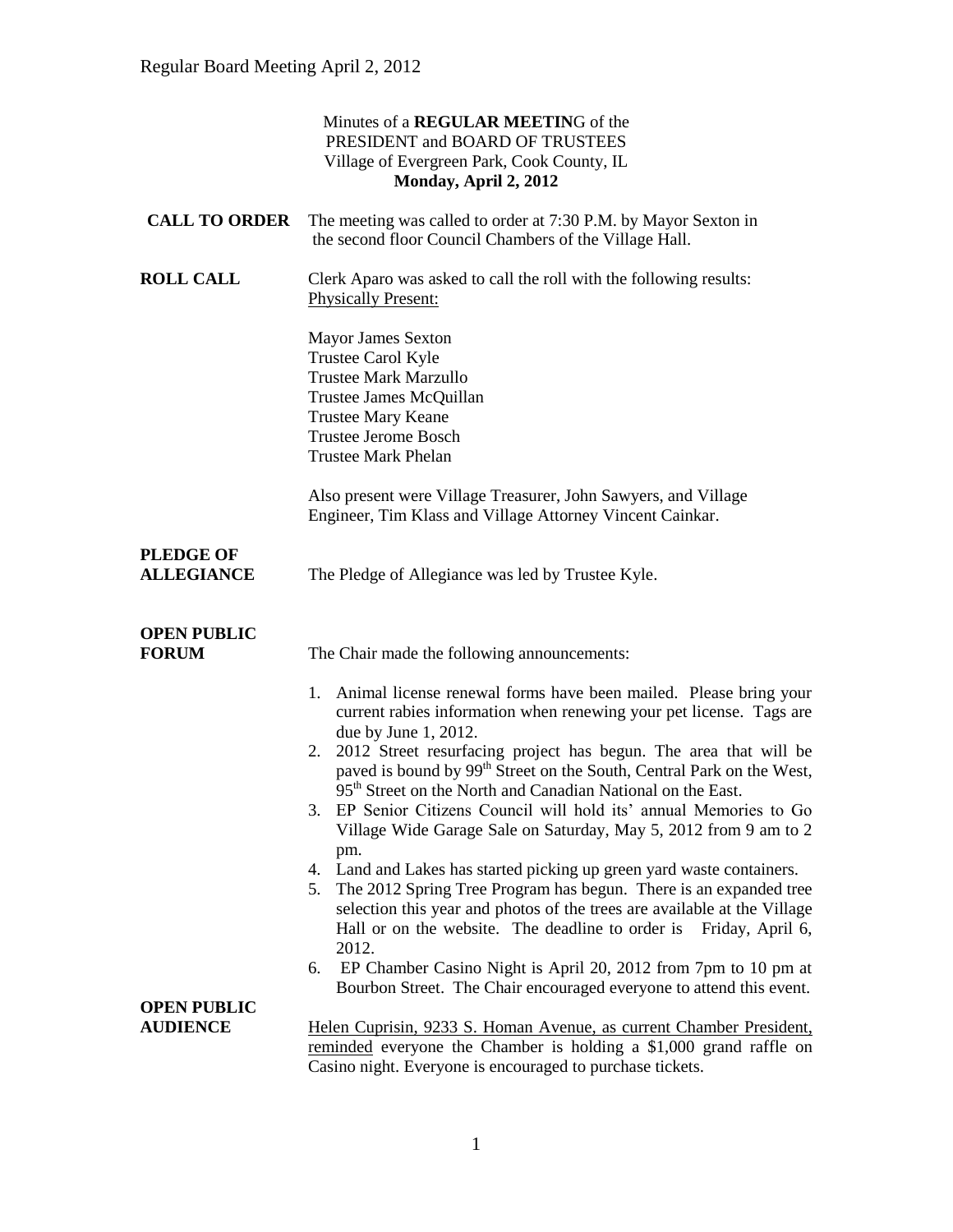**AGENDA** Motion by Trustee Bosch second by Trustee Kyle to waive the reading of the minutes of the March 19, 2012 Regular Meeting of the President and Board of Trustees and approved as presented was passed by unanimous voice vote and so ordered by the Chair.

#### **RESOLUTION**

**NO. 11-2012** Motion by Trustee Phelan second by Trustee McQuillan, to approve **Resolution NO. 11-2012** with expenditures of the General Corporate Fund of \$ 616,684.79 and the Sewer and Water Fund in the amount of \$38,935.16 and the Debt Service- General Fund, \$53,987.50 for a total of \$709,607.45. Upon roll call, voting YES: Trustees Kyle, Marzullo, McQuillan, Keane, Bosch and Phelan; voting NO: NONE. The motion was passed and so ordered by the Chair.

#### **WATER COLLECTORS**

**REPORT** Motion by Trustee Marzullo second by Trustee Bosch to approve the Water Collector's report for March 2012 for information and file in the amount of \$525,422.20. The motion was passed by unanimous voice vote and so ordered by the Chair.

#### **VILLAGE COLLECTORS REPORT**

Motion by Trustee McQuillan second by Trustee Keane to approve the Village Collector's report for March 2012 for information and file in the amount of \$ 3,190,725.44. The Chair noted approximately \$1.8 million are property tax monies. The motion was passed by unanimous voice vote and so ordered by the Chair.

#### **BUSINESS CERTIFICATES**

Motion by Trustee Marzullo second by Trustee Kyle to approve the business license application for *Famous Dave's Ribs* to conduct a restaurant located at 2851 W. 95th Street (formerly Little Gym). Upon roll call, voting YES: Trustees Marzullo, McQuillan, Keane, Bosch, Phelan and Kyle; voting NO: NONE. The motion was passed and so ordered by the Chair.

Motion by Trustee Kyle second by Trustee McQuillan to approve the business application for *Southwest Nephrology Associates Group* to conduct a medical practice at 9125 S. Pulaski Road. The Chair noted they have moved from 95<sup>th</sup> Street to this newly constructed building on the former Emerald Park site. Upon roll call, voting YES: Trustees McQuillan, Keane, Bosch, Phelan, Kyle and Marzullo; voting NO: None. The motion was passed and so ordered by the Chair.

### **RESOLUTION**

**NO 10-2012** Motion by Trustee McQuillan second by Trustee Bosch to approve **Resolution NO. 10-2012 "***A RESOLUTION APPROVING THE 44TH ANNUAL INDEPENDENCE DAY PARADE ON TUESDAY, JULY 3, 2012."* Rain date for the fireworks is Sunday, July 8, 2012. Upon roll call, voting YES: Trustees Keane, Bosch, Phelan, Kyle, Marzullo and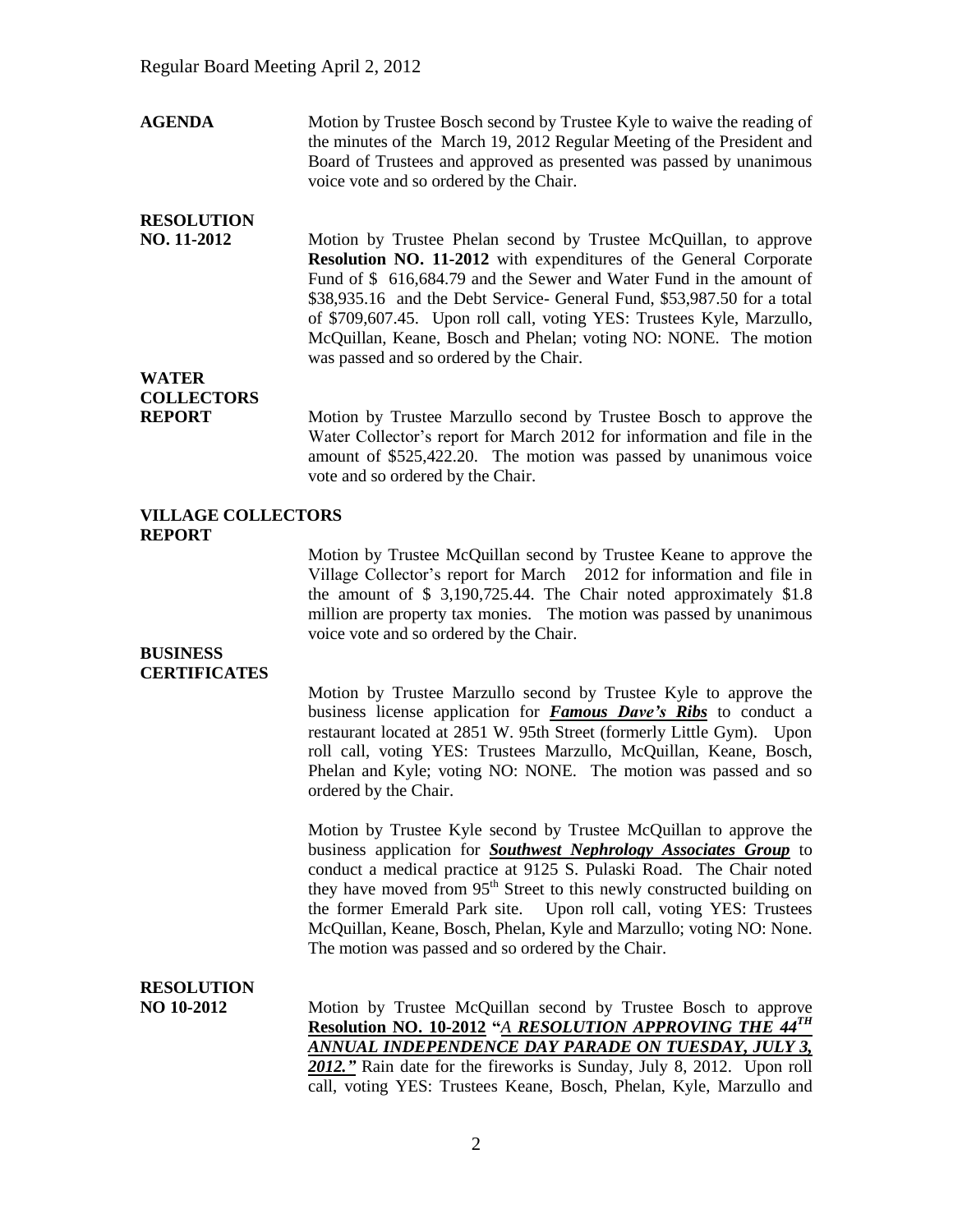McQuillan; voting NO: NONE. The motion was passed and so ordered by the Chair.

#### **4-WAY STOP SIGNS 89TH & RICHMOND**

Motion by Trustee Kyle second by Trustee Keane to approve the request for four-way stop signs at 8900 Block of Richmond from the residents of the 8800 and 8900 Blocks of Richmond. Upon roll call, voting YES: Trustees Bosch, Phelan, Kyle, Marzullo, McQuillan and Keane; voting NO: NONE. The motion was passed and so ordered by the Chair.

#### **INTERN FOR POLICE DEPT.**

Motion by Trustee Phelan second by Trustee McQuillan to approve the Police Chief's request to approve Luke Geary's participation in the Village of Evergreen Park Police College Internship program. Upon roll call, voting YES: Trustees Phelan, Kyle, Marzullo, McQuillan, Keane and Bosch; voting NO: NONE. The motion was passed and so ordered by the Chair.

#### **EXTENSION LIQUOR HOURS**

Motion by Trustee Phelan second by Trustee Marzullo to approve the request for extended liquor license hours on (7) seven stated dates for all bars with current closing time of 2:00 am including Hartes, Bleekers and Barracos and to 3:00 a.m. with the stipulation if problems occur the time will revert to 2:00 a.m. A discussion of current liquor license hours; anticipated increase in sales; and concerns with the extended hours; and the significance of the seven requested dates between the Board and petitioner, Mike Harte. He added there will be an ordinance prepared for the next Board meeting and the request for Friday, April 13, 2012 must be changed to reflect a date after the April 16, Board meeting. Upon roll call, voting YES: Trustees Marzullo, McQuillan, Keane, Bosch and Phelan; voting NO: Trustee Kyle. The motion was passed and so ordered by the Chair.

#### **FAMOUS DAVE'S**

**CLASS E LICENSE** Motion by Trustee McQuillan second by Trustee Phelan to approve the request for a Liquor License Class E – Restaurant Consumption on premises (Beer and Wine) for Famous Dave's Ribs, located at 2851 W. 95<sup>th</sup> Street. The Chair noted an ordinance will be prepared for the next Board meeting with stipulation of business hours. Upon roll call, voting YES: Trustees McQuillan, Keane, Bosch, Phelan, Kyle and Marzullo; voting NO: NONE. The motion was passed and so ordered by the Chair.

## **CAVATAPPI**

**LANAI/ PATIO** Motion by Trustee Phelan second by Trustee Kyle to approve the request for a 9 x 56 outdoor dining space *f* langi at Cavatappi  $3020 \text{ W}$ . 95<sup>th</sup> Street. There was a discussion concerning the outdoor dining, serving hours and the noise in proximity to nearby residential areas, parking, creation of planter barriers around the patio, and exclusion of live music and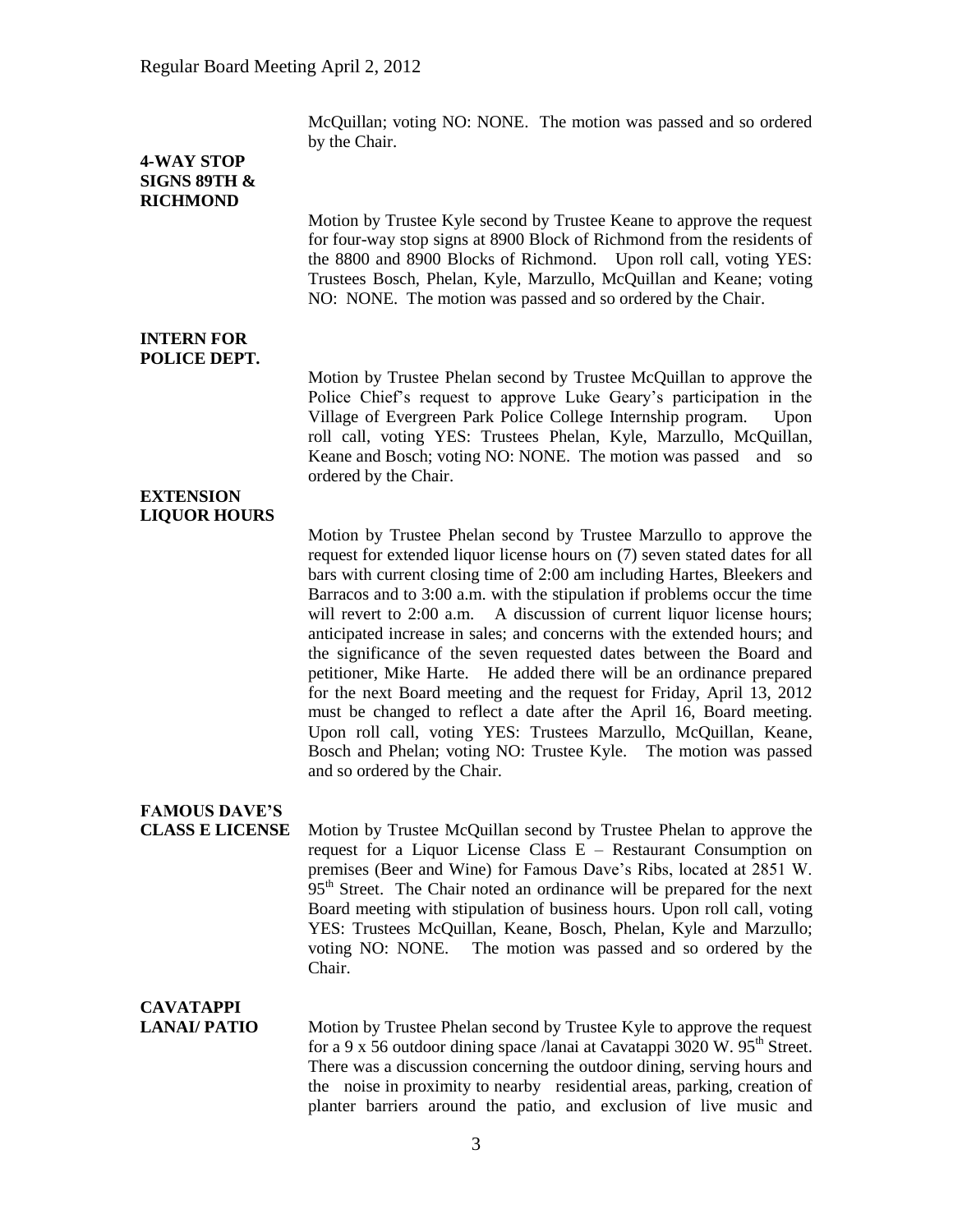entertainment. The Chair noted serving times during the week till 10:00 pm. and midnight on the weekends. Upon roll call, voting YES: Trustees Keane, Bosch, Phelan, Kyle, Marzullo and McQuillan; voting NO: NONE. The motion was passed and so ordered by the Chair.

## **ENGINEER'S**

**REPORT** Mr. Klass reported the 2012 paving project has begun. The Chair asked when the Senior Center will be bid. Mr. Klass answered soon.

# **ATTORNEY'S**

**REPORT** The Attorney had no report.

#### **DEPT HEADS**

OCS Director, Jolene Churak, thanked the Board for the recent remodeling of the women's bathrooms at the Community Center. She reported everyone returned from the last trip safe and sound.

Youth Director, Jim Feltz reminded everyone certified babysitting classes are available through the Youth Department.

abatement district and his Department is ready with larvacide after the first abatement treatment.

Mr. Duffy, Recreation Director thanked Karen and Jill for their hard work on the Easter egg happening with over 300 families participating. He added (2) two separate shows were required due to the large numbers of children in the annual culminating show He also stated the men's washrooms at the Community Center could use some updating.

**BIDS** Motion by Trustee Bosch second by Trustee Kyle to approve PW Director Lorenz's request to solicit bids for the new "Park" Building including bathrooms and storage for park and driving range equipment. Upon roll call, voting YES: Trustees Bosch, Phelan, Kyle, Marzullo, McQuillan and Keane; voting NO: NONE. The motion was passed and so ordered by the Chair.

> Motion by Trustee McQuillan second by Trustee Marzullo to approve PW Director Lorenz's request to authorize Kawa Landscape the 2<sup>nd</sup> lowest Bidder of the 2012 Turf Mainentance at \$34,025.00 to perform work on "The Park" and Bejcek Park. The previous low bidder Kelly Landscape retracted their bid. Upon roll call voting YES: Trustees Bosch, Phelan, Kyle, Marzullo, McQuillan and Keane; voting NO: None. The motion was passed and so ordered by the Chair.

**P.D.**

Motion by Trustee Phelan second by Trustee Kean to approve Police Chief Saunders request to install new flooring for the Records and Watch Commanders offices; to the low bidder, Flooring Resources at a cost of \$12,569.00. This is a budgeted item from the maintenance account.